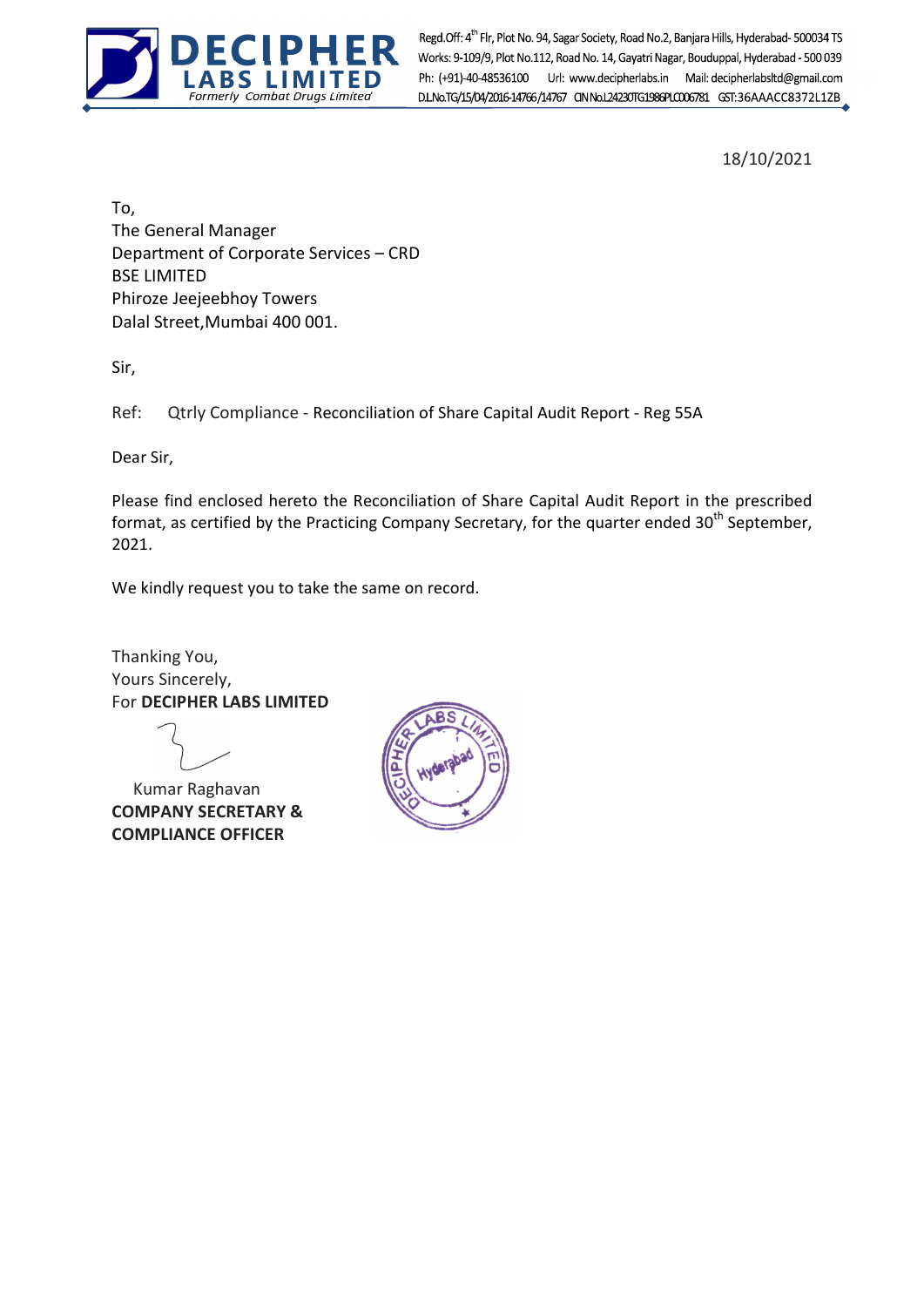

The Board of Directors **DECIPHER LABS LIMITED**  (Formerly known as Combat Drugs Limited) Plot No. 94, 4th Floor, Road No. 2, Sagar Society, Banjara Hills, Hyderabad ,Telangana ,500034.

## **Reconciliation of Share Capital Audit Report**

Dear Sir

We have examined the Register of Members and other records / documents maintained by M/s **DECIPHER LABS LIMITED** (Formerly known as Combat Drugs Limited) and according to the explanations given to us and based on such verification as necessary, we are enclosing hereto a Reconciliation of Share Capital Audit Report in accordance with the Circular D&CC/FITTC/CIR-16/2002 dated December 31, 2002 and CIR/MRD/DP/30/2010 dated  $06<sup>th</sup>$  September 2010 issued by the Securities and Exchange Board of India, for the quarter ended **30th September 2021**.

Place: Hyderabad Date: 18-10-2021 UDIN: F001989C001193663 **Membership No. F**‐1989**, CP No.1937**

SOMA SEKHAR DISPOSITION CONCIDENCE MARTHI Digitally signed by SOMA SEKHAR MARTHI 2.5.4.20=0aaf2b3b4fbabe6bf1f39f80af8e0c86ea853f2f34e649680 047085a573d72d6, postalCode=500044, st=Telangana, serialNumber=732f0a724816ca4cbe1377c986438884297f9e2b8c2 7231e402fdd7875d04142, cn=SOMA SEKHAR MARTHI Date: 2021.10.18 07:53:21 +05'30'

# 6-2-941, Flat No. 201, IIIrd Floor, Moghal's Emami Mansion, Chintalbasti Road, Khairatabad, Hyderabad-500 004, India Telefax : +91-40-23374169

\_\_\_\_\_\_\_\_\_\_\_\_\_\_\_\_\_\_\_\_\_\_\_\_\_\_\_\_\_\_\_\_\_\_\_\_\_\_\_\_\_\_\_\_\_\_\_\_\_\_\_\_\_\_\_\_\_\_\_\_\_\_\_\_\_\_\_\_\_\_\_\_\_\_\_\_\_\_\_\_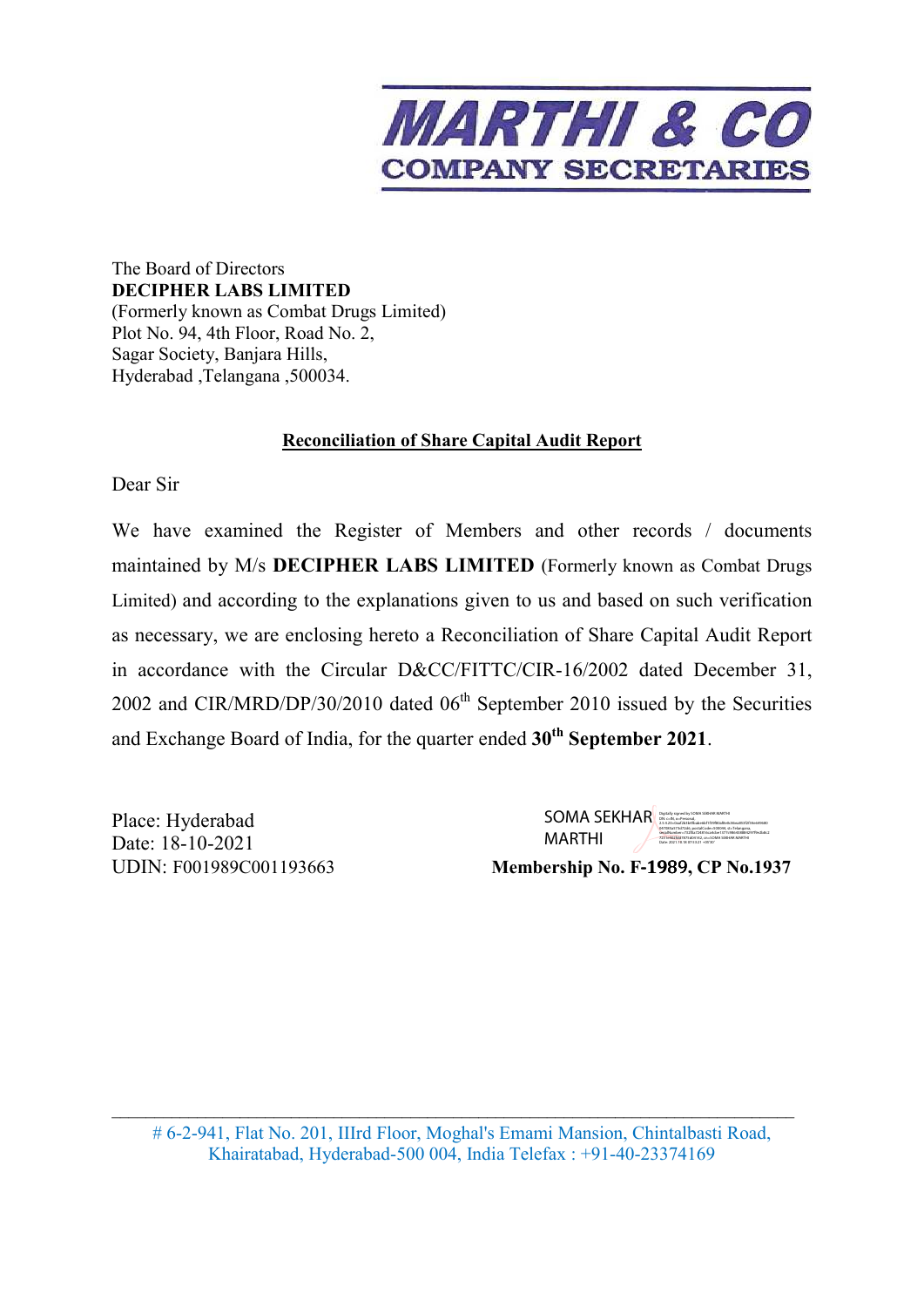

## **RECONCILIATION OF SHARE CAPITAL AUDIT REPORT**

(as per regulation 55A of the SEBI (Depositories and participants) Regulations, 1996)

| 1.         | For the Quarter Ended                                                            |                    |                                        | 30 <sup>th</sup> September 2021                            |                                                                                                                                                                          |
|------------|----------------------------------------------------------------------------------|--------------------|----------------------------------------|------------------------------------------------------------|--------------------------------------------------------------------------------------------------------------------------------------------------------------------------|
| 2.         | ISIN:                                                                            |                    |                                        | INE643N01012                                               |                                                                                                                                                                          |
| 3.         | Face Value:                                                                      |                    |                                        | $Rs.10/-$                                                  |                                                                                                                                                                          |
| 4.         | Name of the Company                                                              |                    | <b>DECIPHER LABS LIMITED</b>           | (Formerly known as Combat Drugs Limited)                   |                                                                                                                                                                          |
| 5.         | Registered Office Address                                                        |                    | Hills, Hyderabad, Telangana, 500034    | Plot No. 94, 4th Floor, Road No. 2, Sagar Society, Banjara |                                                                                                                                                                          |
| 6.         | Correspondence Address                                                           |                    | Hills , Hyderabad , Telangana , 500034 | Plot No. 94, 4th Floor, Road No. 2, Sagar Society, Banjara |                                                                                                                                                                          |
| 7.         | Telephone & Fax Nos.                                                             | $(040)$ 48536100   |                                        |                                                            |                                                                                                                                                                          |
| 8.         | <b>Email Address</b>                                                             | cs@decipherlabs.in |                                        |                                                            |                                                                                                                                                                          |
| 9.         | Name of the Stock Exchanges where<br>the company's securities are listed :       |                    |                                        | Bombay Stock Exchange, Mumbai.                             |                                                                                                                                                                          |
|            |                                                                                  |                    |                                        | Number of<br>shares                                        | % of Total<br>Issued<br>Capital                                                                                                                                          |
| 10.        | <b>Issued Capital</b>                                                            |                    |                                        | 1,01,00,000                                                | 100.00%                                                                                                                                                                  |
| 11.        | Listed Capital (Exchange-wise) : in BSE                                          |                    |                                        | 1,01,00,000                                                | 100.00%                                                                                                                                                                  |
|            | (as per company records)                                                         |                    |                                        |                                                            |                                                                                                                                                                          |
| 12.        | Held in dematerialized form in NSDL                                              |                    |                                        | 33, 38, 421                                                | 33.05%                                                                                                                                                                   |
| 13.<br>14. | Held in dematerialized form in CDSL<br>Physical                                  |                    | 60,46,956<br>7,14,623                  | 59.87%<br>7.08%                                            |                                                                                                                                                                          |
|            |                                                                                  |                    |                                        |                                                            |                                                                                                                                                                          |
| 15.        | Total No. of shares $(12+13+14)$                                                 |                    |                                        | 1,01,00,000                                                | 100.00%                                                                                                                                                                  |
| 16.        | Reasons for difference if any, between<br>$(10\&11)$ , $(10\&15)$ , $(11\&15)$ : |                    |                                        | <b>NIL</b>                                                 |                                                                                                                                                                          |
|            |                                                                                  |                    | <b>MARTHI</b>                          | <b>SOMA SEKHAR</b><br>Membership No. F-1989, CP No.1937    | itally signed by SOMA SEKHAR MAF<br>DN: c=IN, o=Personal,<br>2.5.4.20=0aaf2b3b4fbabe6bf1f39f80af8e0c86ea853f2f34e6496<br>80047085a573d72d6.postalCode=500044.st=Telangan |

# 6-2-941, Flat No. 201, IIIrd Floor, Moghal's Emami Mansion, Chintalbasti Road, Khairatabad, Hyderabad-500 004, India Telefax : +91-40-23374169